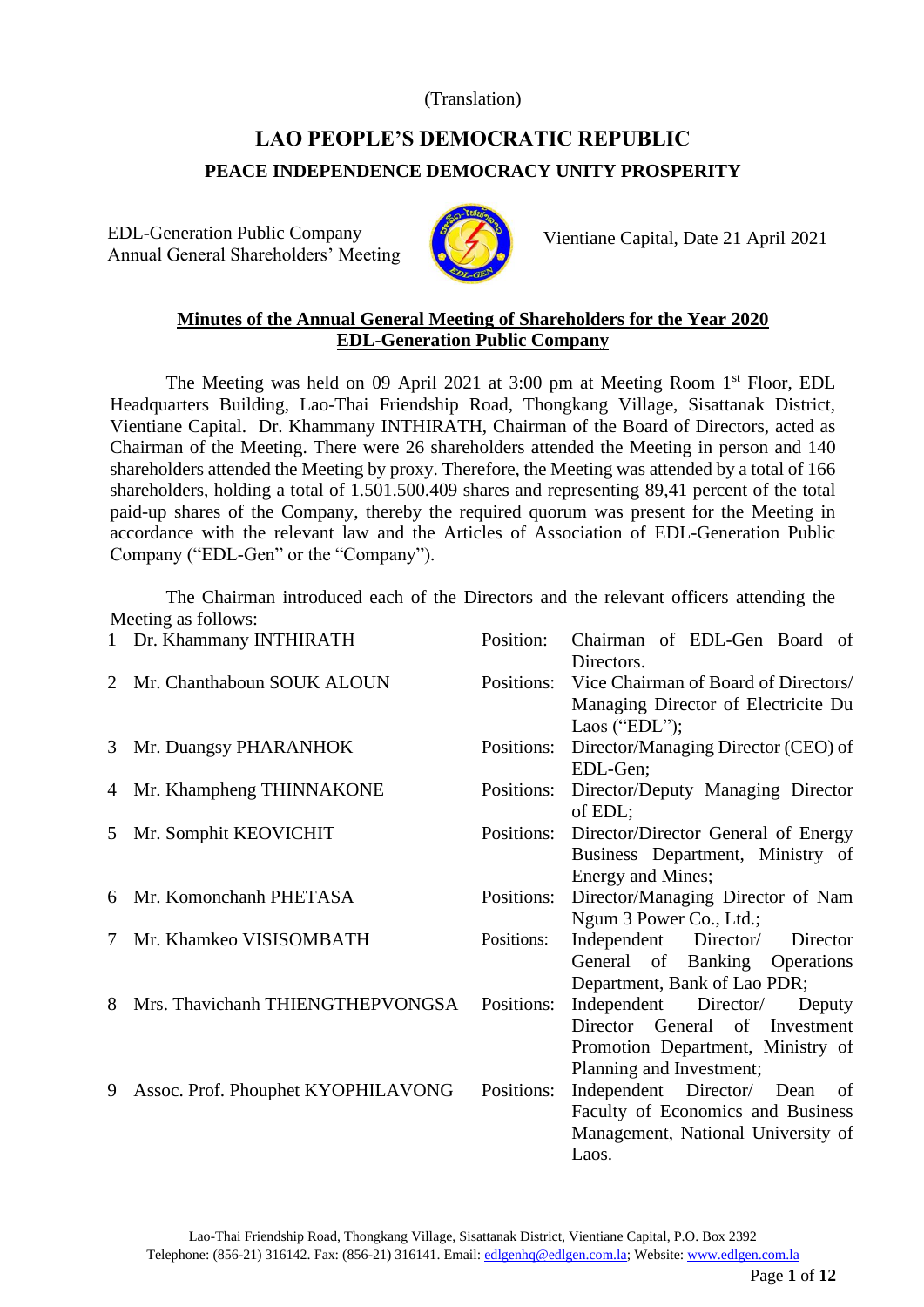Furthermore, distinguished guests also attended the Meeting including representatives from the Lao Securities Commission Office, the Lao Securities Exchange, Deputy Managing Directors of EDL-Generation Public Company, Deputy Managing Directors of Electricite Du Laos, the independent auditor, the inspection committee for the conduct of meeting and voting, the meeting monitoring and evaluation committee, and the internal audit committee of the Company.

In addition, the Chairman delivered a remark and suggestion to meeting attendees as follows: Due to the pandemic of the Coronavirus Disease 2019 (COVID-19), which is intensifying and posing threats globally, Lao PDR and EDL-Gen have implemented measures according to the Prime Minister's Order and instructions of the National Taskforce Committee for COVID-19 Prevention and Control, including their periodically issued legal documents and policies. Despite the total number of confirmed cases has been constant, we must continue implementing protective, prevention and containment measures as a precautionary response to potential renewed outbreak of the disease.

Therefore, this meeting is organised according to measures implemented previously. For instance, we have suggested shareholders to download the meeting's Invitation Letter from the Company and Lao Securities Exchange websites. The Invitation Letter also encouraged shareholders to grant proxy to EDL-Gen independent director to attend and cast votes on their behalf.

Prior to entering the meeting room, attendee's body temperature check was conducted in accordance with the National Taskforce Committee and Ministry of Health guidelines. Seating arrangement is based on keeping physical distance between attendees. Refreshments and souvenirs were not provided to reduce infection risk and protect the health and safety of shareholders.

Following this, the Chairman delegated Mr. Duangsy PHARANHOK, Managing Director of EDL-Gen, to explain voting procedure and agenda details as follows:

#### **1. Voting:**

- Each shareholder is entitled to the votes equalling to the number of shares held by them, whereby one share is entitled to one vote.
- In casting votes in each agenda, the Chairman will ask if anyone disapproves.
	- If a shareholder disapproves, the shareholder shall put a mark in the disapprove box in the ballots which were distributed by the Company's staff members before attending the Meeting and raise the marked ballots up for the Company's staff members to collect for vote counting for that agenda. The shareholders who do not raise their ballots up will be deemed that they approve that agenda as proposed to the Meeting.
	- If there is no shareholder raising their ballot, it will be deemed that all shareholders approve as proposed to the Meeting for consideration, except for the case in which the disapproval votes have been clearly specified in the Proxy Form by the shareholders and the Company has already recorded such votes.
- In the case where the shareholders have appointed the proxies to attend the Meeting and to cast the votes as specified by the shareholders in the Proxy Form, the Company has already recorded such votes at the registration for the convenience of the proxies. The proxies are not required to further cast any vote in the ballots during the Meeting.

# **2. Vote Counting**

In vote counting of each agenda, the disapproval votes of the shareholders attending the Meeting in person and by proxy, which the Company recorded the votes at the registration,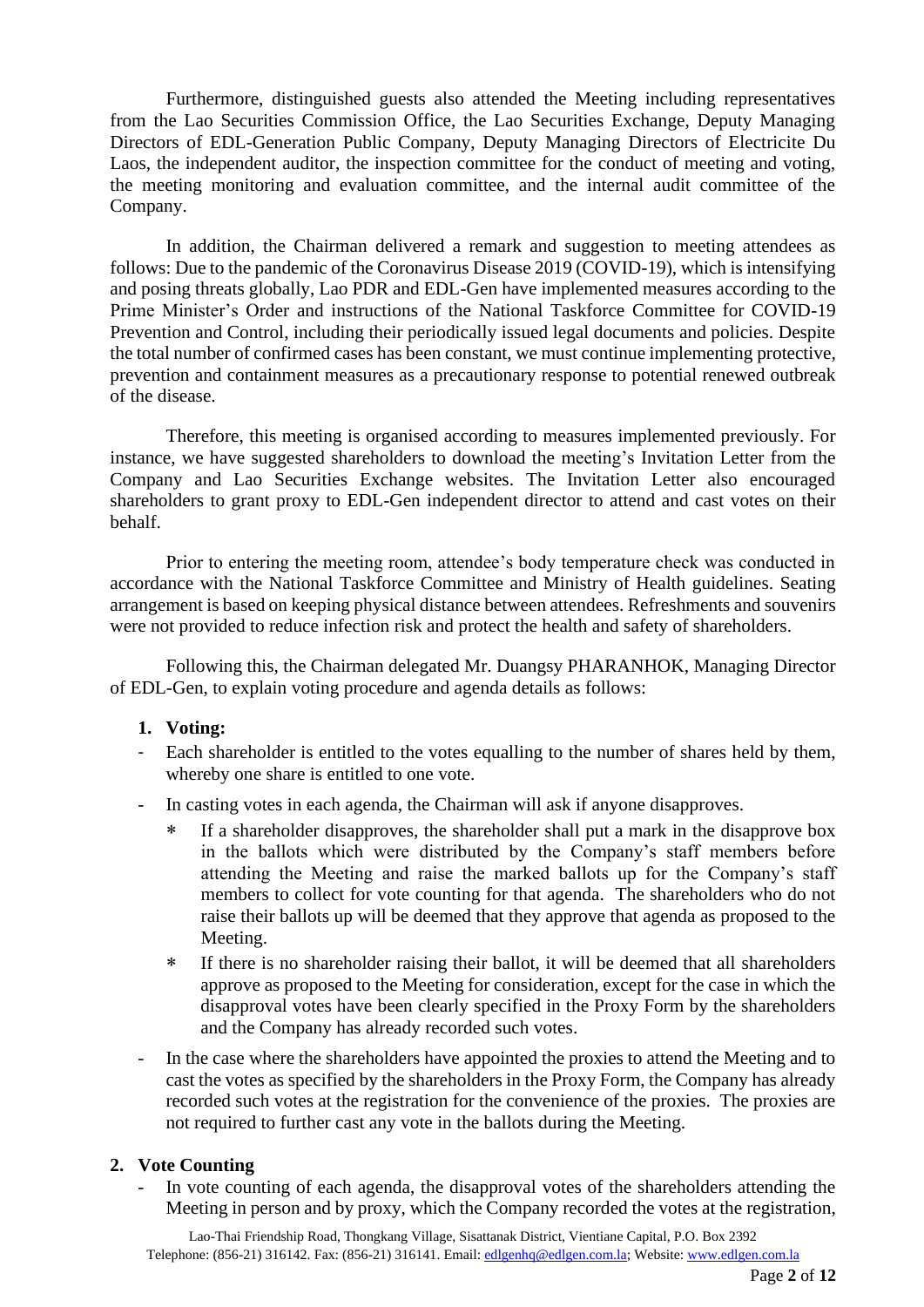will be deducted from the amount of the total shares of the shareholders attending the Meeting and casting the votes in each agenda.

The Chairman will announce the voting result of each Agenda to the Meeting after the vote casting of each agenda is completed by specifying the numbers and percentages of the approval votes and the disapproval votes. The Company will not count the disapproval votes of the shareholders who submit the ballots after the Chairman has announced the voting results of each agenda to the Meeting.

Pursuant to relevant law and regulation, the Company's Annual General Meeting of Shareholders does not allow observers to post questions during the Meeting. Only shareholders of the Company have the right to post questions and contribute comments regarding the meeting agenda.

After that, the 2020 Annual General Meeting of Shareholders proceeded with Managing Director of EDL-Gen providing details of each agenda below:

#### **Agenda 1. Report on the results of implementing the Resolutions of previous Annual General Meeting of Shareholders.**

The Managing Director reported the result of implementing resolutions of previous Annual General Meeting of Shareholders for the year 2019 as follows: Agenda 1, 2, 3, 4, 5, 6, 7, 8 and 9 were successfully implemented as per the Meeting approvals.

After the Managing Director reported briefly about Agenda 1, the Chairman encouraged questions from shareholders. The Chairman then informed the Meeting that the report on the implementation of resolutions of previous Annual General Meeting of Shareholders is for informing shareholders only and voting is not required.

#### **Agenda 2. To consider and adopt the Minutes of the Extraordinary General Meeting of Shareholders No.1/2021.**

The Managing Director reported to the Meeting regarding the Minutes of the Extraordinary General Meeting of Shareholders No.1/2021 held on 03 March 2021, details of which are in attachment to the Invitation Letter to this Meeting; and the Board of Directors adopted the Minutes as accurate and complete, and agreed to propose to the Meeting to consider and adopt such Minutes of Extraordinary General Meeting.

After the Managing Director reported briefly about Agenda 2, the Chairman encouraged questions and suggestions from shareholders in the Meeting and there was none.

The Chairman then proposed to the Meeting to consider and adopt the Minutes of the Extraordinary General Meeting of Shareholders No.1/2021. Passing a resolution for this agenda requires approval votes of more than half of the total votes attending the meeting.

## **Resolution: The Meeting resolved to adopt the Minutes of the Extraordinary General Meeting of Shareholders No.1/2021 held on 03 March 2021 with the votes of more than half of the total votes of shareholders attending the meeting as follows:**

- **Approved with 1.501.505.009 votes, equivalent to 99,99994% of the total votes attending the meeting.**
- Disapproved with 900 votes, equivalent to 0,00006% of the total votes attending the **meeting.**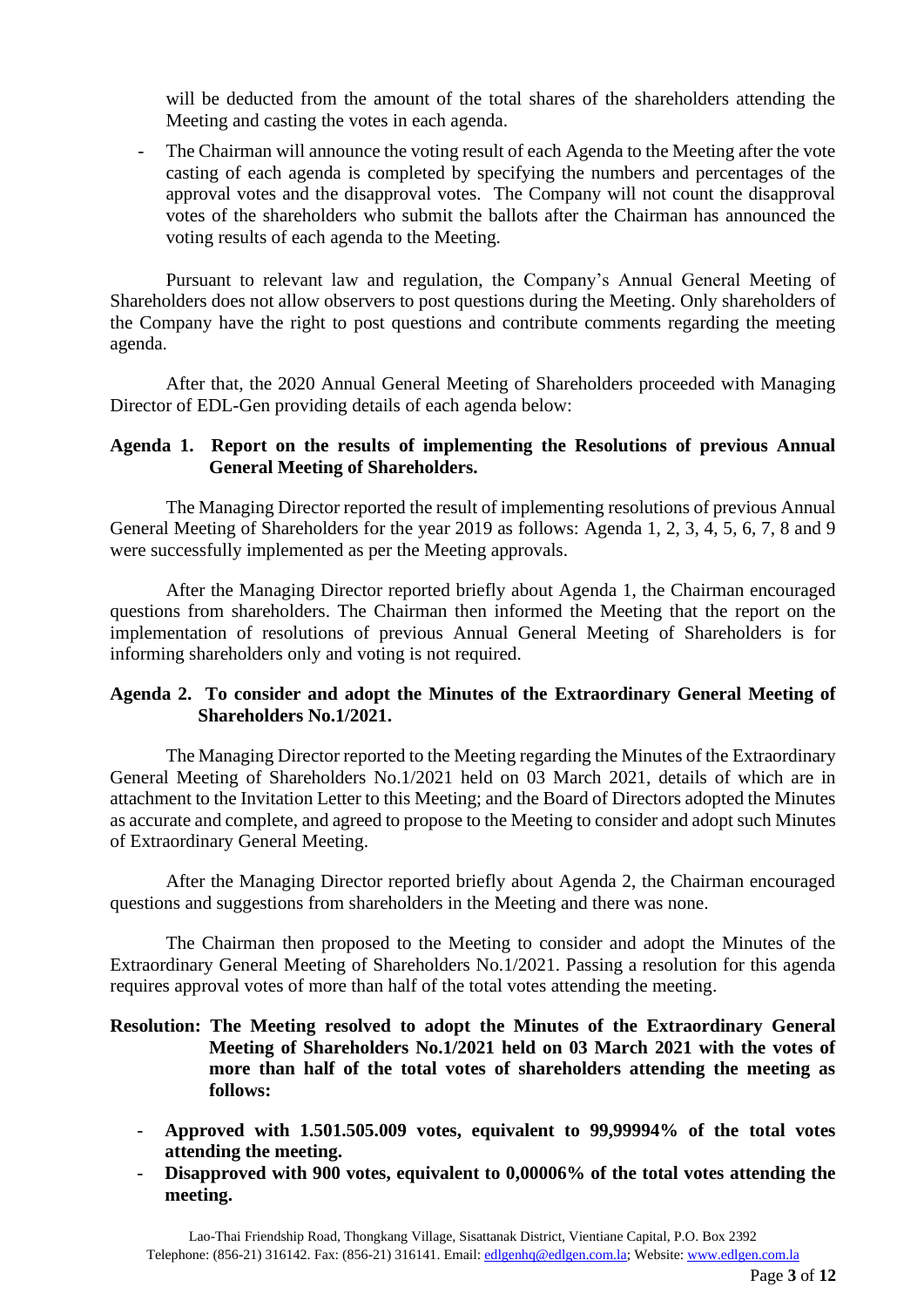## **Agenda 3. To consider and approve the Company's financial statements for the first sixmonth period of 2020 and no dividend payment from the business operation result for the first six-month period of 2020.**

The Managing Director informed the meeting that, pursuant to the authorization from Annual General Shareholders' Meeting of the year 2012 dated 22 April 2013, the Company's business operation result for the first six-month period of 2020 was a net loss of **15,53** Billion LAK. This is due to unfavourable climate conditions in the rainy season, drought, erratic rainfall, which resulted in insufficient inflows and caused power generation to be lower than plan. In addition, power generation from Independent Power Producers (IPPs) in which the Company holds equity stakes also did not achieve their plans. The Company's financial statements for the first sixmonth period of 2020 were reviewed by the independent auditor and disclosed via websites of the Company and the Lao Securities Exchange.

The Company declares no dividend payout to shareholders for the first six-month period of 2020 as there was no net profit from the business operating result of the Company for that period.

The Board of Directors thoroughly considered and agreed to propose to the Meeting to consider and approve the Company's financial statements for the first six-month period of 2020 and no dividend payment from the business operation result for the first six-month period of 2020.

After the Managing Director reported briefly regarding Agenda 3, the Chairman encouraged questions and suggestions from shareholders in the Meeting and there was none.

The Chairman then proposed to the Meeting to consider and approve the Company's financial statements for the first six-month period of 2020 and no dividend payment from the business operation result for the first six-month period of 2020. Passing a resolution for this agenda requires approval votes of more than half of the total votes attending the meeting

- **Resolution: The Meeting resolved to approve the Company's financial statements for the first six-month period of 2020 and no dividend payment from the business operation result for the first six-month period of 2020 with the votes of more than half of total votes of shareholders attending the meeting as follows:**
	- **Approved with 1.501.500.909 votes, equivalent to 99,99967% of the total votes attending the meeting.**
	- **Disapproved with 5.000 votes, equivalent to 0,00033% of the total votes attending the meeting.**

# **Agenda 4**. **To consider and approve the Company's 2020 business operation report, including the Company's 2020 financial statements, and the Company's 2021 business operation plan.**

The Managing Director reported to the meeting on the Company's business operation result for the year 2020 as follows:

the Company operates the business of electricity generation for wholesale to Electricite Du Laos ("EDL") in accordance with Power Purchase Agreements ("PPA") and in compliance with relevant laws and regulations for listed companies on Lao Securities Exchange. The Company has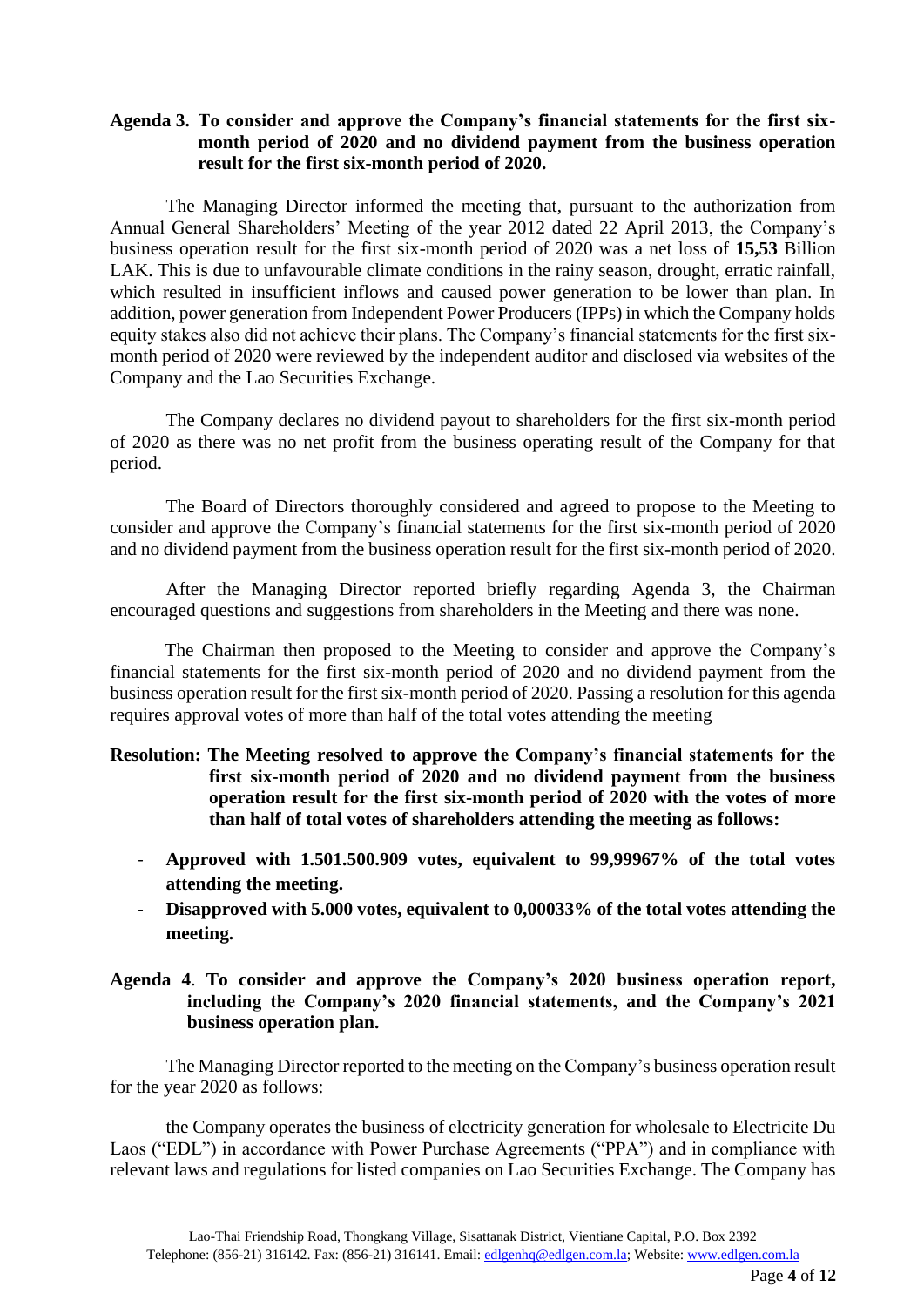a registered capital of 6.717,21 Billion LAK, which is divided into 1.679.303.697 ordinary shares. EDL-Gen's business performance in 2020 is summarized as follows:

- EDL-Gen's total operating installed capacity is 1.649 MW, comprising of 699 MW from 10 wholly-owned hydropower plants, 930,8 MW from shareholdings in 14 IPPs and 19,2 MW from EDL-Gen Solar Power Co., Ltd.
- Total electricity generation was 6.014,90 GWh.
- Total revenue was 1.675,01 Billion LAK.
- Total expense was 1.496,24 Billion LAK.
- Net profit was 178,77 Billion LAK.
- Payment of obligations and taxes to the government amounted to 46,47 Billion LAK.
- The Company has a total of 773 staff members, in which 124 are females. In the past year, EDL-Gen developed its human resources through upgrades of academic qualifications and both domestic and overseas training courses with the total of 1.029 man-days.
- Based on Concession Agreements, the Company has committed to social and environmental contributions. In 2020, EDL-Gen implemented a number of environmental and social projects with the total value of 1,89 Billion LAK.
- Legal documentation work related to investments implemented in the past year included: Preparation for signing Concession Agreements with the government for Nam Khan 2 and Houay Lamphanh Gnai HPPs; preparation for asset transfer of Nam Ngum 1 Extension Project (Unit 7 and 8); preparation of fixed asset register for the transfer of 100% invested hydropower assets, namely Nam Chiane, Xeset 3 and Nam Khan 3 HPPs.
- On capital raising, EDL-Gen successfully signed a credit contract with Vietinbank Lao Limited with the credit amount of 190 Billion LAK, which is utilised as working capital that supports liquidity to the Company.

In 2021, the Company will continue operate its business according to its clear policies and its business operation plan as per details below:

- The total installed capacity of 1.888 MW, consisting of 886 MW from 13 wholly-owned hydropower plants, 982,8 MW from shareholdings in 16 IPPs and 19,2 MW from EDL-Gen Solar Power Co., Ltd.
- The total power generation plan is targeted at 8.072,42 GWh.
- The total planned electricity sales are 8.018,79 GWh.
- Investments in hydropower projects (HPPs), including:
	- 1) Nam Phoun HPP: equity MW according to 51% stake is 23 MW.
	- 2) Nam Bi 1, 2 & 3 HPP: equity MW according to 80% stake is 108 MW.
	- 3) Lower Houay Lamphanh: equity MW according to 60% stake is 9 MW.
	- 4) Nam Dik 1, 2 & 3: equity MW according to 70% stake is 28 MW.
	- 5) Selabam Hydropower Expansion project with an installed capacity of 8 MW.
	- 6) Xeset 2 Hydropower Expansion Project with an installed capacity of 10 MW.
- EDL-Gen's obligations to pay taxes and fees to the government include a royalty fee of 1% of electricity sales, a dividend tax of 10%, Value Added Tax (VAT) of 10%, corporate profit tax and personal income taxes.
- EDL-Gen will continue its specialist development programme, increase knowledge and capacity of staff, provide trainings in business finance and regulations of the securities market. EDL-Gen's human resource development plan covers management, financial and technical skills, with plans to provide the staff trainings at EDL training centre, as well as other domestic and international training centres and educational institutions.
- EDL-Gen will continue enhancing the contributions of power generation business to the development and sustainability of society and the natural environment surrounding the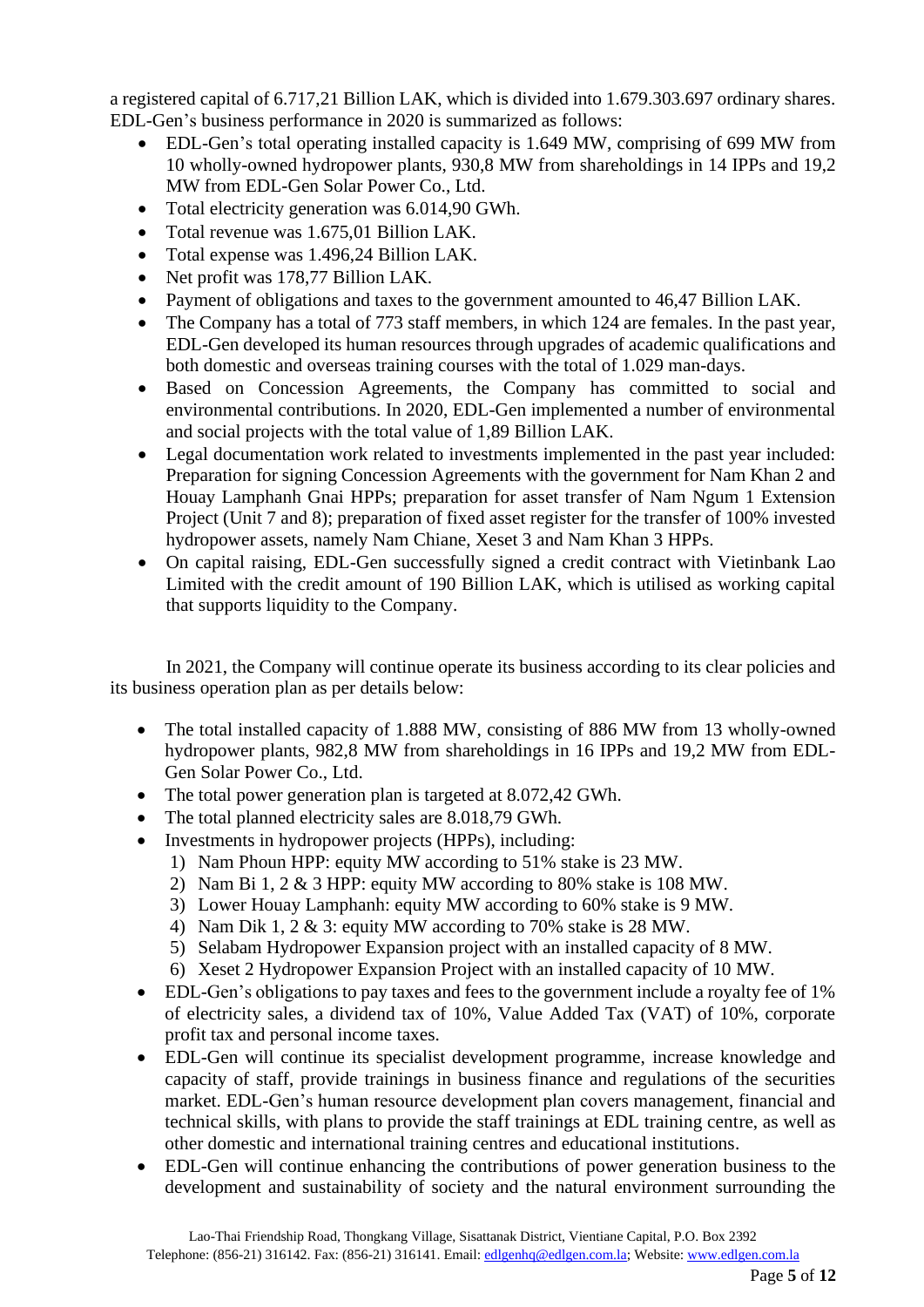hydropower sites. In 2021, EDL-Gen has an action plan for social and environmental projects, which are divided into two parts: (1) Implementation of projects under contractual obligations of Concession Agreements such as maintenance and protection of catchment areas, the natural environment surrounding the dam sites and water quality management; (2) Contributions to society and development of local communities around the dam sites by implementing projects with participation of the local communities and authorities.

Details in the Invitation Letter were disclosed to shareholders on the Lao Securities Exchange and the Company websites.

The Board of Directors thoroughly considered and agreed to propose to the shareholders' meeting to consider and approve the Company's 2020 business operation report, including the Company's 2020 financial statements, and the Company's 2021 business operation plan.

After the Managing Director (CEO) reported briefly on Agenda 4, the Chairman encouraged comments and suggestions from the Meeting. Shareholders posted questions regarding this Agenda 4 as follows:

- From a shareholder: Mr. Ka Faidang Lobliayao.
	- 1. How does EDL-Gen recognize the share of profit of 498,70 Billion LAK from investments in Independent Power Producers (IPPs)?
	- 2. What does the net foreign exchange loss mean?
	- 3. How does COVID-19 pandemic impact the business operation of EDL-Gen? and how does the electricity tariff reduction by EDL impact EDL-Gen?
- Shareholder on behalf of Phongsubthavy Road, Building and Irrigation Construction Sole Co., Ltd.
	- 1. Regarding EDL-Gen hydropower expansion, especially Nam Bi 1,2 and 3 hydropower projects, will the electricity be offtaken by EDL or exported to foreign market? If EDL is the offtaker, will EDL-Gen continue with the projects? Has EDL-Gen secured the funding source for such projects? And how much does the project costs?

Regarding these questions, EDL-Gen Managing Director delegated to Deputy Managing Director (CFO) to answer the questions from shareholders as follows:

- Share of profits from investments in IPPs are the profits proportionate to EDL-Gen equity stakes in such projects recognised according to equity method of accounting principle. When EDL-Gen co-invests in IPPs, profits from such IPPs are recognised in EDL-Gen financial statements according to the international accounting principles.
- Net foreign exchange loss occurs from fluctuations of exchange rates since debts of EDL-Gen are mostly denominated in foreign currencies (Thai Baht and United States Dollar) while the accounting record and reporting currency must be in Lao Kip. Therefore, the financial accounting and reporting have be in Lao Kip. The net foreign exchange loss is not a loss of cash flows.
- The impact of COVID-19 pandemic on the Company is minimal. The generation and sales of electricity are according to Power Purchase Agreements between EDL-Gen and EDL, and are not related to sales of electricity from EDL to general final consumers. Therefore, the impact on EDL-Gen is not significant.
- For Nam Bi 1,2 and 3 projects, the project currently has a contract with ICBC. EDL-Gen is conducting an analysis and research on its markets but has not reached a decision.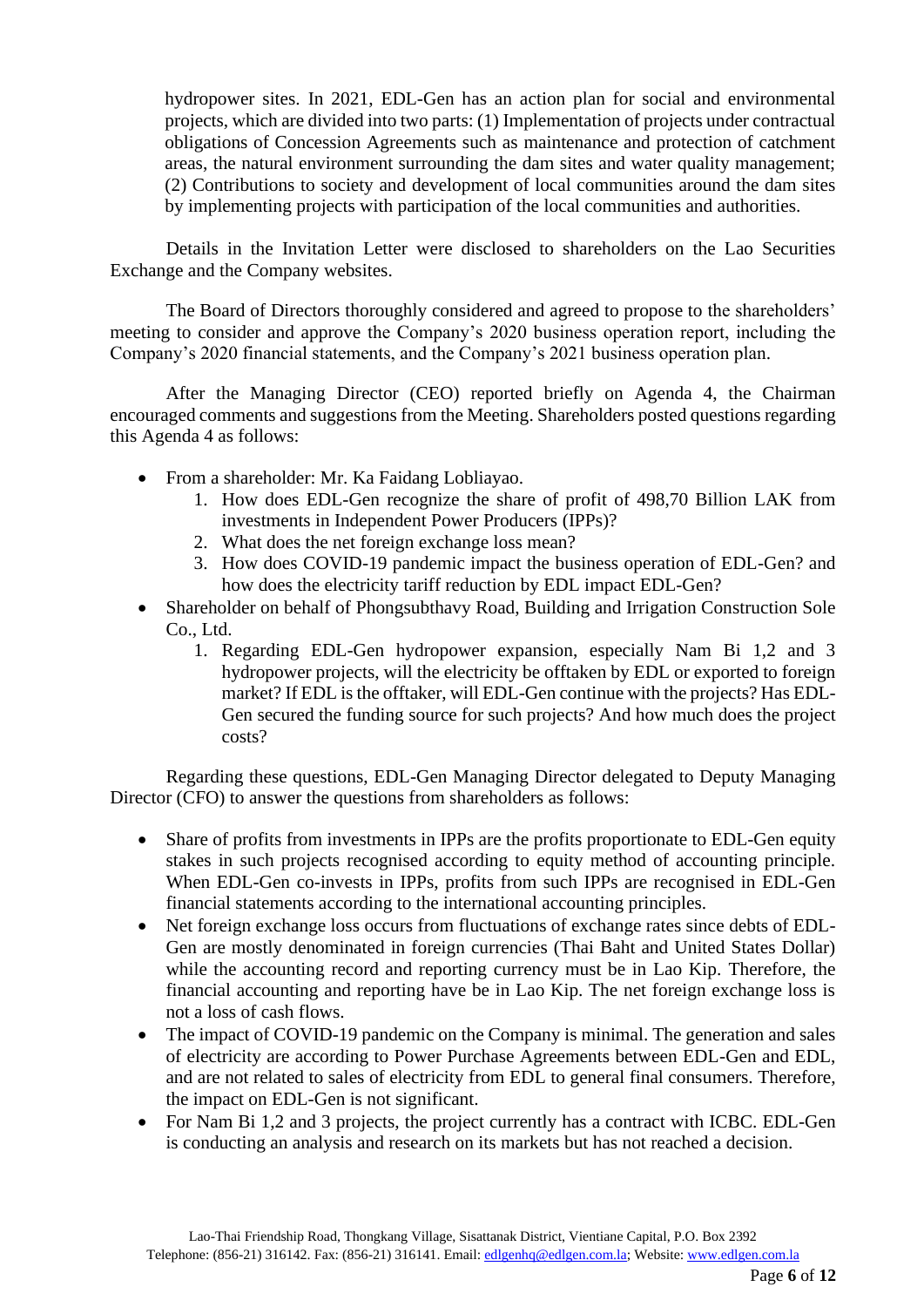In addition, the Chairman contributed further comments in response to questions and proposals from the shareholders as follows: COVID-19 pandemic has an impact on the Company which reflects through the reduction of electricity tariff by EDL during the disease outbreak in 2020 and some of their customers did not pay the electricity bills. As a result, EDL could not fully pay power generation companies as well as the Company for the cost of electricity purchased by EDL to supply to society. Furthermore, Nam Bi 1,2 and 3 hydropower projects are very important and has potentials to be developed for export in several ways such as to Vietnam and Cambodia, and to EDL due its location in Southern Laos and increasing potentials of future economic growth. Therefore, it is proposed to EDL-Gen to make decision on which direction for the projects to proceed soon. If the former source of funds is not acceptable, new funding for development should be sourced and mutual solution should be reached for this matter.

The Chairman then proposed to the Meeting to consider and approve the Company's 2020 business operation report, including the Company's 2020 financial statements, and the Company's 2021 business operation plan. Passing a resolution for this agenda requires approval votes of more than half of the total votes attending the meeting.

- **Resolution: The Meeting resolved to approve the Company's 2020 business operation report, including the Company's 2020 financial statements, and the Company's 2021 business operation plan with the votes of more than half of the total votes of shareholders attending the meeting as follows:**
	- **Approved with 1.501.489.509 votes, equivalent to 99,99891% of the total votes attending the meeting.**
	- **Disapproved with 16.400 votes, equivalent to 0,00109% of the total votes attending the meeting.**

#### **Agenda 5. To consider and approve the dividend payment from the Company's 2020 business operation result, the determination of the closing date of shareholders register book to determine the right to receive the dividend, and the dividend payment date.**

The Managing Director (CEO) reported to the meeting that Pursuant to the Company's Articles of Association, the Company has the policy to pay dividend at least 50 percent of the net profit after deducting required legal reserve fund and other reserve fund (if any) each year. The dividend payment will be subject to the economic conditions and future investment plans.

The Company has a net profit of **178,77** Billion LAK from its 2020 business operation. It is proposed to the Meeting to consider and approve the dividend payment from the Company's business operation result in 2020 after deducting required legal reserves and from retained earnings from previous years to shareholders listed in the shareholders register book on the book closing date on **23 April 2021** that determines the right to receive the dividend at the rate of **100 LAK** per share, with the total dividend to be paid of **167,93** Billion LAK. The dividend payment date is determined to be on **12 May 2021**.

The proposed dividend payment complies with the Company's dividend policy. The Board of Directors thoroughly considered and agreed to propose to the shareholders' meeting to consider and approve the dividend payment from the Company's 2020 business operation result, the determination of the closing date of shareholders register book to determine the right to receive the dividend, and the dividend payment date.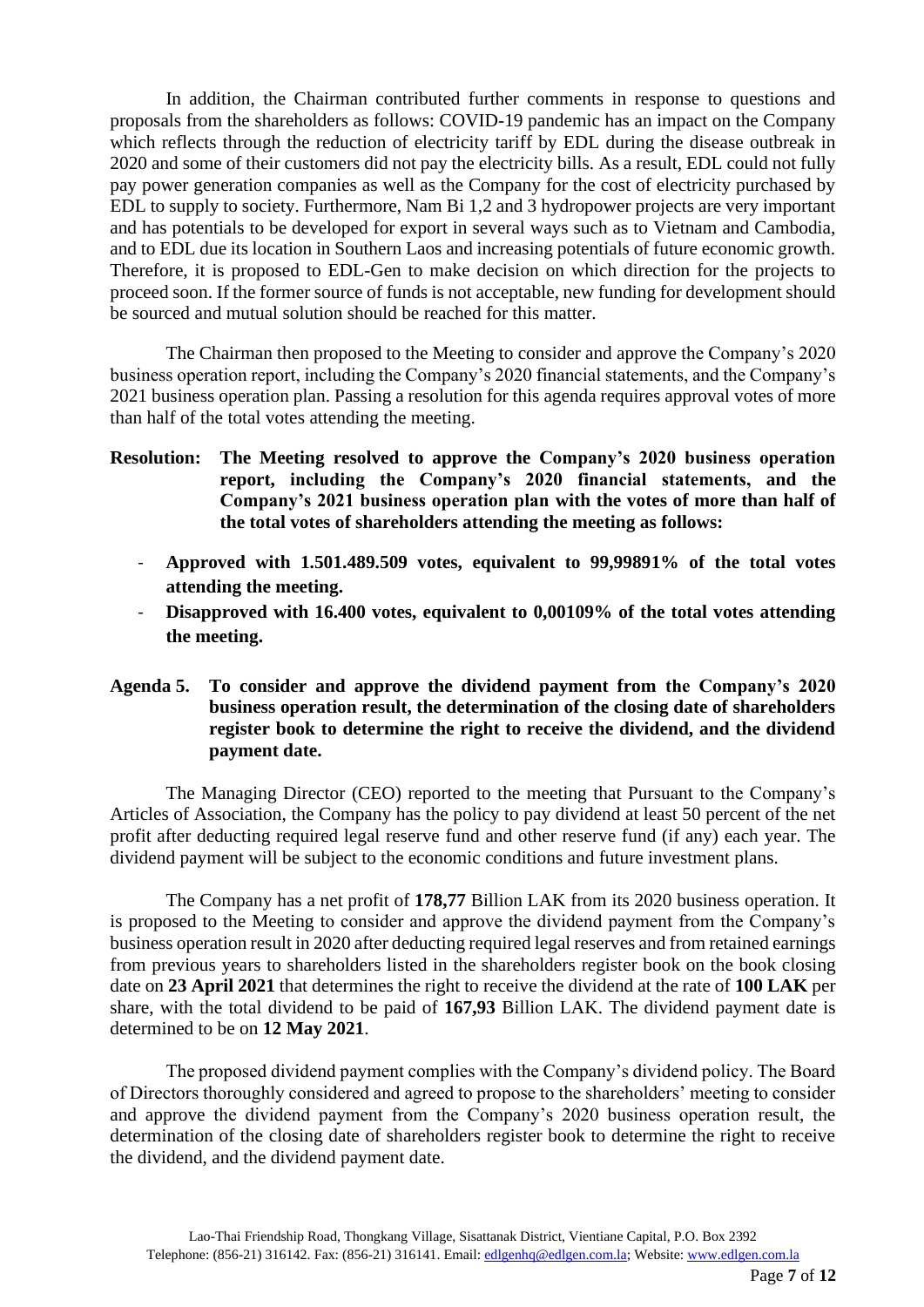After the Managing Director (CEO) briefly reported on Agenda 5, the Chairman encouraged questions, comments and suggestions from shareholders in the Meeting. Shareholders posted questions regarding this Agenda 5 as follows:

• From a shareholder, Mr. Ka Faidang Lobliayao: Which conditions is the determination of dividend payment date is based on?

Chairman responded to the question: the determination of dividend payment date is according to regulations for listed companies by Lao Securities Commission Office and Lao Securities Exchange.

The Chairman then proposed to the Meeting to consider and approve the dividend payment from the Company's 2020 business operation result, the determination of the closing date of shareholders register book to determine the right to receive the dividend, and the dividend payment date. Passing a resolution for this agenda requires approval votes of more than half of the total votes attending the meeting.

- **Resolution: The Meeting resolved to approve the dividend payment from the Company's business operation result for the year 2020 after deducting required legal reserve and from retained earnings from previous years to the shareholders listed in the shareholder register book on the book closing date on 23 April 2021 that determines the right to receive the dividend at the rate of 100 Lao Kip (LAK) per share, with total dividend to be paid of 167,93 Billion LAK. The dividend payment will be made on 12 May 2021. The meeting resolved this with the votes of more than half of the total votes of shareholders attending the meeting as follows:**
	- **Approved with 1.501.505.909 votes, equivalent to 100% of the total votes attending the meeting.**

#### **Agenda 6. To consider and approve the appointment of an additional Vice Chairman and new Directors of the Board of Directors, the departure of 01 Director from the Board of Directors, the term of office of the Board of Directors; the appointment of an additional Deputy Managing Director.**

The Managing Director (CEO) proposed to the meeting that to ensure the management of the Company can proceed steadily and is participated by various parties, the Company proposes to the meeting to consider and approve the appointment of an additional Vice Chairman and new Directors of the Board of Directors, the departure of 01 Director from the Board of Directors, the term of office of the Board of Directors; the appointment of an additional Deputy Managing Director. The proposed members, whose Curriculum Vitae are in attachment to the Invitation Letter disclosed via websites**,** are named below:

- 1) Appointment of Dr. Bounthavy SYSOUPHANTHONG, former Vice Minister of Ministry of Planning and Investment, to be an additional Vice Chairman and an Independent Director.
- 2) Appointment of Mr. Phongsavath SENAPHUAN, Chairman of the Board of Directors of Phongsubthavy Road, Building and Irrigation Construction Sole Co., Ltd., to be a Director.
- 3) Appointment of Mr. Somlath MEK AKATH, Managing Director of Phongsubthavy Road, Building and Irrigation Construction Sole Co., Ltd., to be a Director.
- 4) Appointment of Mr. Kounlaphanh VONGNATHI, Deputy Managing Director of Phongsubthavy Road, Building and Irrigation Construction Sole Co., Ltd., to be an additional Deputy Managing Director.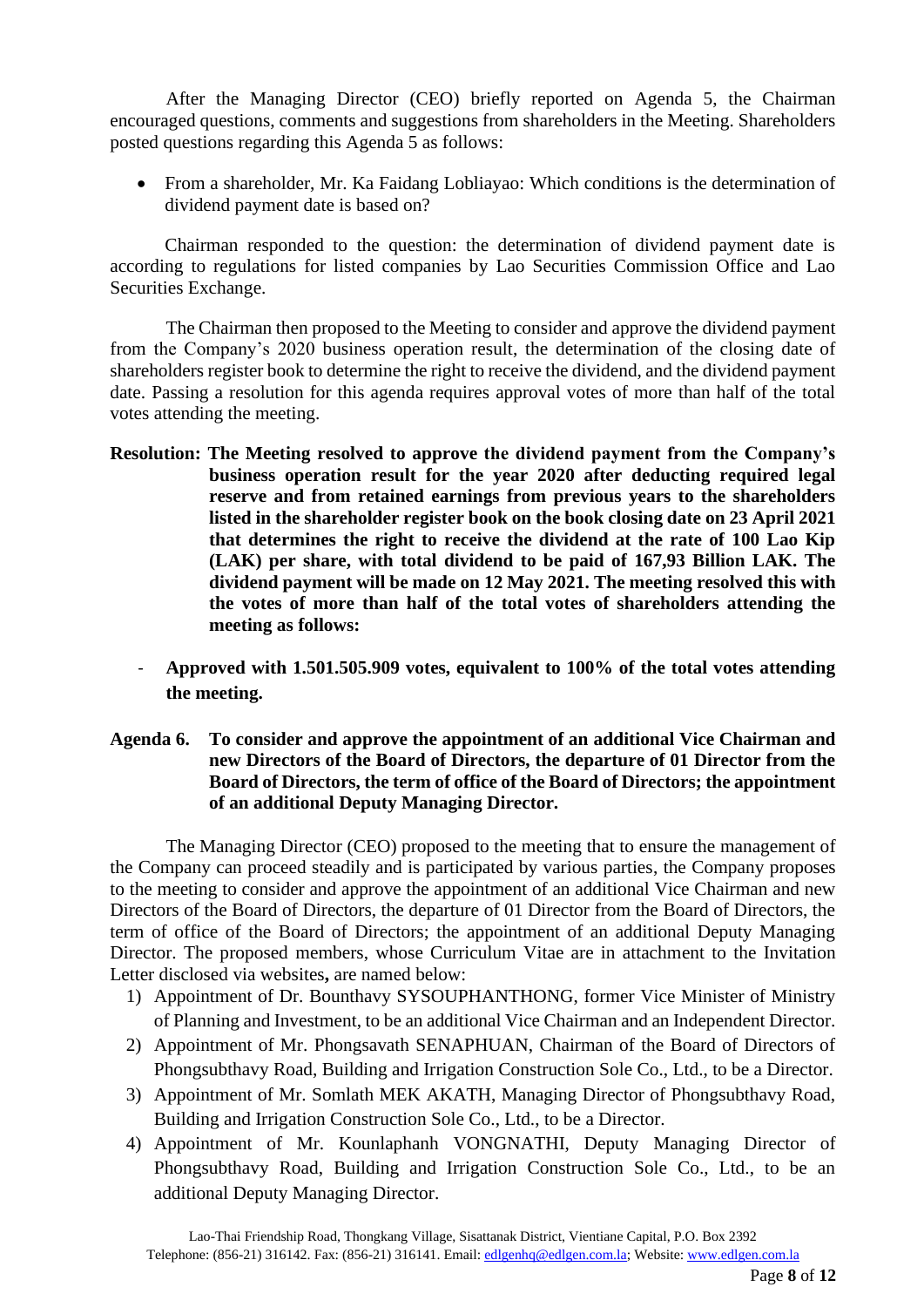5) Approval of Mr. Komonchanh PHET ASA's departure from a Director position in the Company's Board of Directors as a result of his appointment to a new position.

And the term of office of new Directors in the Board of Directors is determined to be no more than two (2) years from the 2020 AGM onwards.

The Board of Directors thoroughly considered and agreed to propose to the shareholders' meeting to consider approve the appointment of an additional Vice Chairman and new Directors of the Board of Directors, the departure of 01 Director from the Board of Directors, the term of office of the Board of Directors; and the appointment of an additional Deputy Managing Director.

After the Managing Director (CEO) briefly reported on Agenda 6, the Chairman encouraged comments and questions from shareholders in the Meeting. Shareholders posted questions and comments regarding this Agenda 6 as follows:

- Shareholder on behalf of RATCH-LAO SERVICES COMPANY LIMITED: RATCH-LAO SERVICES COMPANY LIMITED proposes to take part in the Board of Directors in order to help develop EDL-Gen to prosperity. According to Securities Law, a shareholder with a shareholding of more than 5% has the right to propose to be a Director in the Board of Directors.
- Question from a shareholder, Mr. Ka Faidang Lobliayao: Adding Directors into the Board of Directors of EDL-Gen means an increase in the cost of hiring Directors. How does EDL-Gen consider this in terms of advantages to EDL-Gen?

Managing Director responded to the comment and question from the shareholders as follows: The proposal from RATCH-LAO SERVICES COMPANY LIMITED is according to regulations of Lao Securities Commission Office and the governance of Ministry of Finance. EDL-Gen accepts the proposal and will proceed with required steps and process. Regarding the appointment of additional Vice Chairman, Dr. Bounthavy SYSOUPHANTHONG is appointed to replace Mr. Komonchanh PHET ASA who will depart from the Board of Directors following his appointment to a new position. In addition, the appointment of additional two Directors is also according to regulations of Lao Securities Commission Office.

The Chairman then proposed to the Meeting to consider and approve the appointment of an additional Vice Chairman and new Directors of the Board of Directors, the departure of 01 Director from the Board of Directors, the term of office of the Board of Directors; and the appointment of an additional Deputy Managing Director. Passing a resolution for this agenda requires approval votes of more than half of the total votes attending the meeting.

- **Resolution: The Meeting resolved to approve the appointment of an additional Vice Chairman and new Directors of the Board of Directors, the departure of 01 Director from the Board of Directors, the determination of the term of office of new members of the Board of Directors; and the appointment of an additional Deputy Managing Director of the Company as per details below:**
- **1. Appointment of Dr. Bounthavy SYSOUPHANTHONG, former Vice Minister of Ministry of Planning and Investment, to be an additional Vice Chairman and an Independent Director.**
- **2. Appointment of Mr. Phongsavath SENAPHUAN, Chairman of the Board of Directors of Phongsubthavy Road, Building and Irrigation Construction Sole Co., Ltd. to be a Director.**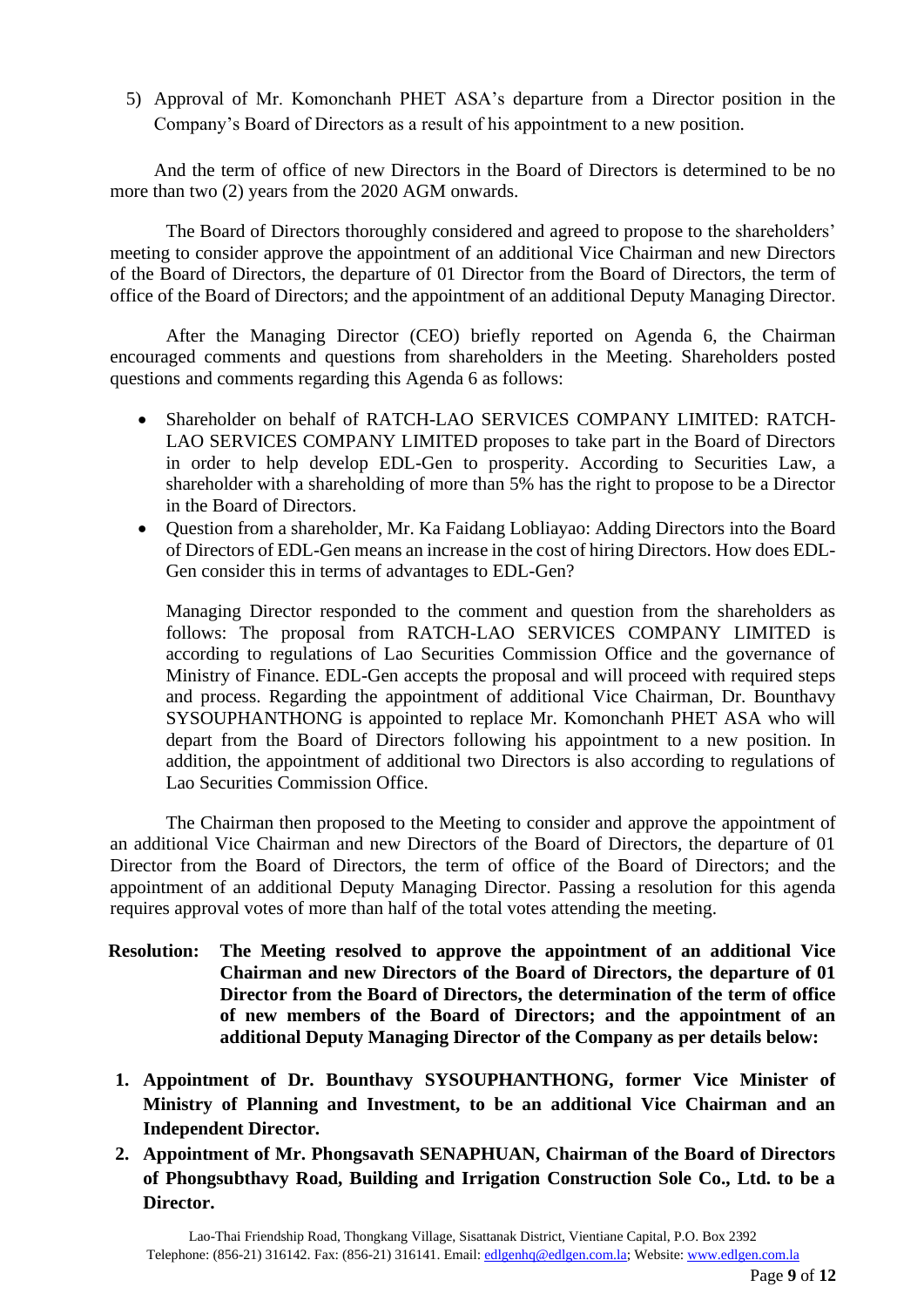- **3. Appointment of Mr. Somlath MEK AKATH, Managing Director of Phongsubthavy Road, Building and Irrigation Construction Sole Co., Ltd. to be a Director.**
- **4. Appointment of Mr. Kounlaphanh VONGNATHI, Deputy Managing Director of Phongsubthavy Road, Building and Irrigation Construction Sole Co., Ltd. to be an additional Deputy Managing Director.**
- **5. Approval of Mr. Komonchanh PHET ASA's departure from a Director position in the Company's Board of Directors as a result of his appointment to a new position.**

**And the term of office of new Directors in the Board of Directors is determined to be no more than two (2) years from the 2020 AGM onwards.**

**The meeting resolved this with the votes of more than half of the total votes of shareholders attending the meeting as follows:**

- **Approved with 1.501.505.409 votes, equivalent to 99,99997% of the total votes attending the meeting.**
- **Disapproved with 500 votes, equivalent to 0,00003% of the total votes attending the meeting.**

# **Agenda 7. To consider and approve the amendments to the Articles of Association of the Company in Article 9: Directors, and Article 12: Board of Directors.**

The Managing Director proposed to the Meeting that due to changes in the Company's Board of Director and to ensure the Company's business operation is accordance with relevant laws and regulations, it is proposed to the Meeting to consider and approve amendments to the Company's Articles of Association in Article 9: Directors and Article 12: Board of Directors as per following details:

- **1. Amendment to Article 9: Directors** by adding names and details of three Directors as follows:
	- 1) Name and Surname: Dr. Bounthavy SYSOUPHANTHONG
- Nationality: Lao
- Current Address: House No. 216, Unit 15, Saphanthong Tai Village, Sisattanak District, Vientiane Capital.
	- 2) Name and Surname: Mr. Phongsavath SENAPHUAN
- Nationality: Lao
- Current Address: House No.88, Unit 28, Nongbeuk Tai Village, Sikhottabong District, Vientiane Capital.
	- 3) Name and Surname: Mr. Somlath MEK AKATH
- Nationality: Lao
- Current Address: House No. 722, Unit 52, Tanmixay Village, Xaythany District, Vientiane Capital.
- **2. Amendment to Article 12: Board of Directors** by adding name and details of Independent Director and Vice Chairman of the Board of Directors as follows: Dr. Bounthavy SYSOUPHANTHONG.

The total number of Directors in EDL-Gen's Board of Directors is 11 Directors.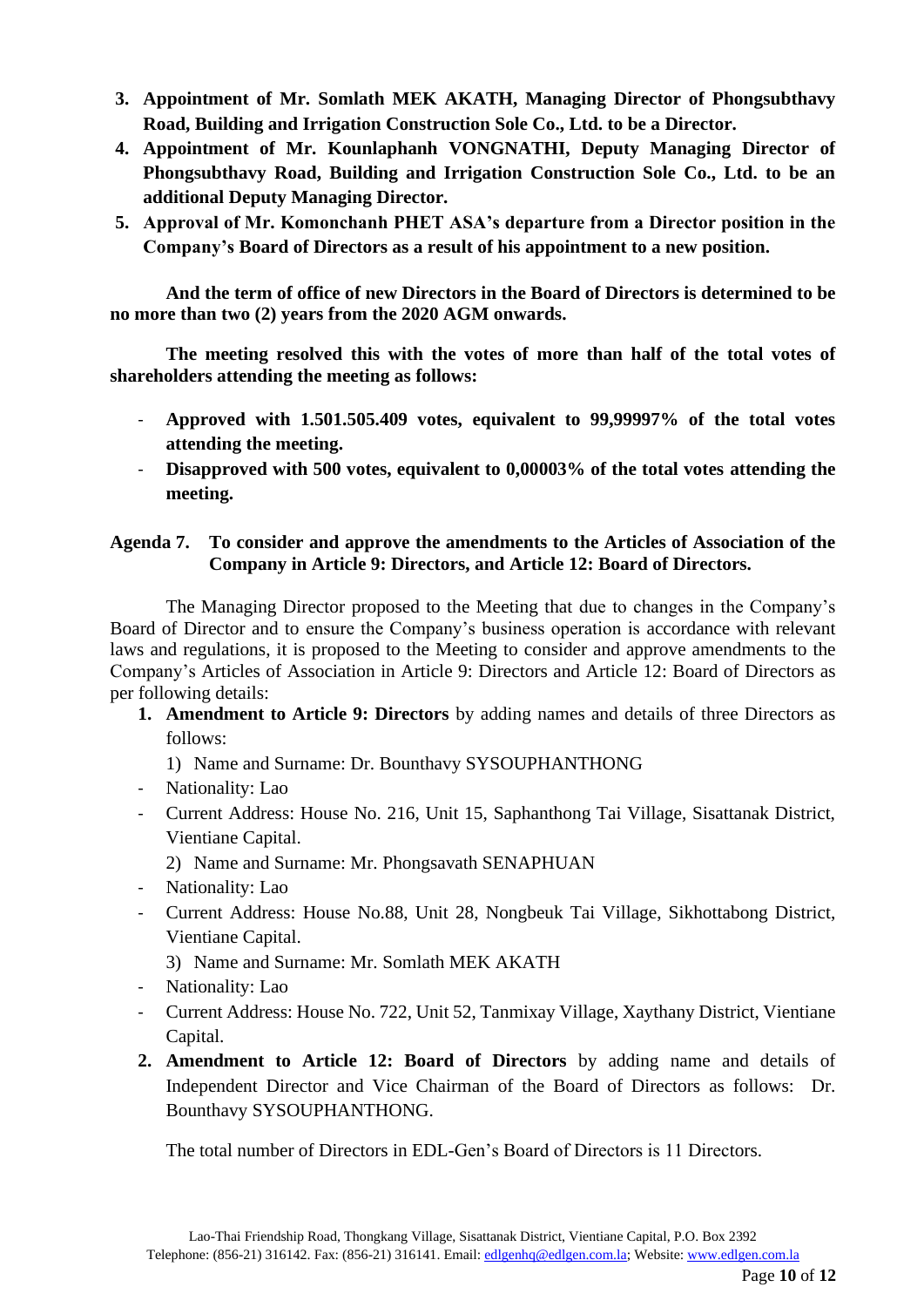And authorized Managing Director and/or any person entrusted by such person to be the authorized person to amend the Articles of Association of the Company as per the amendment details above, including the authority to amend the Articles of Association according to recommendations and/or orders of the Enterprise Registration officers and/or the officers of the Lao Securities Commission, and the Lao Securities Exchange.

The Board of Directors thoroughly considered and agreed to propose to the shareholders' meeting to approve the amendments to the Company's Articles of Association in Article 9: Directors and Article 12: Board of Directors, and the authorisation as proposed above.

After the Managing Director reported briefly about agenda 7, the Chairman encouraged questions and suggestions from shareholders in the Meeting and there was none.

The Chairman then proposed to the Meeting to consider and approve the amendments to the Articles of Association of the Company in Article 9: Directors and Article 12: Board of Directors. Passing a resolution for this agenda requires approval votes of at least two-thirds (2/3) of shareholders attending the Meeting; and at least 80 percent of total paid-up shares.

# **Resolution: The Meeting resolved to approve the amendments to the Articles of Association of the Company in Article 9: Directors; and Article 12: Board of Directors as per following details:**

- **1. Amendment to Article 9: Directors by adding names and details of three Directors as follows:**
- **1) Name and Surname: Dr. Bounthavy SYSOUPHANTHONG**
- **Nationality: Lao**
- **Current Address: House No. 216, Unit 15, Saphanthong Tai Village, Sisattanak District, Vientiane Capital.**
- **2) Name and Surname: Mr. Phongsavath SENAPHUAN**
- **Nationality: Lao**
- **Current Address: House No.88, Unit 28, Nongbeuk Tai Village, Sikhottabong District, Vientiane Capital.**
- **3) Name and Surname: Mr. Somlath MEK AKATH**
- **Nationality: Lao**
- **Current Address: House No. 722, Unit 52, Tanmixay Village, Xaythany District, Vientiane Capital.**
- **2. Amendment to Article 12: Board of Directors by adding name and details of Independent Director and Vice Chairman of the Board of Directors as follows: Dr. Bounthavy SYSOUPHANTHONG.**

**The total number of Directors in EDL-Gen's Board of Directors is 11 Directors.**

**And authorized Managing Director and/or any person entrusted by such person to be the authorized person to amend the Articles of Association of the Company as per the amendment details above, including the authority to amend the Articles of Association according to recommendations and/or orders of the Enterprise Registration officers and/or the officers of the Lao Securities Commission, and the Lao Securities Exchange.**

**The meeting resolved this with the votes of more than two-thirds (2/3) of the shareholders attending the meeting; and more than 80 percent of the total paid-up shares as follows:**